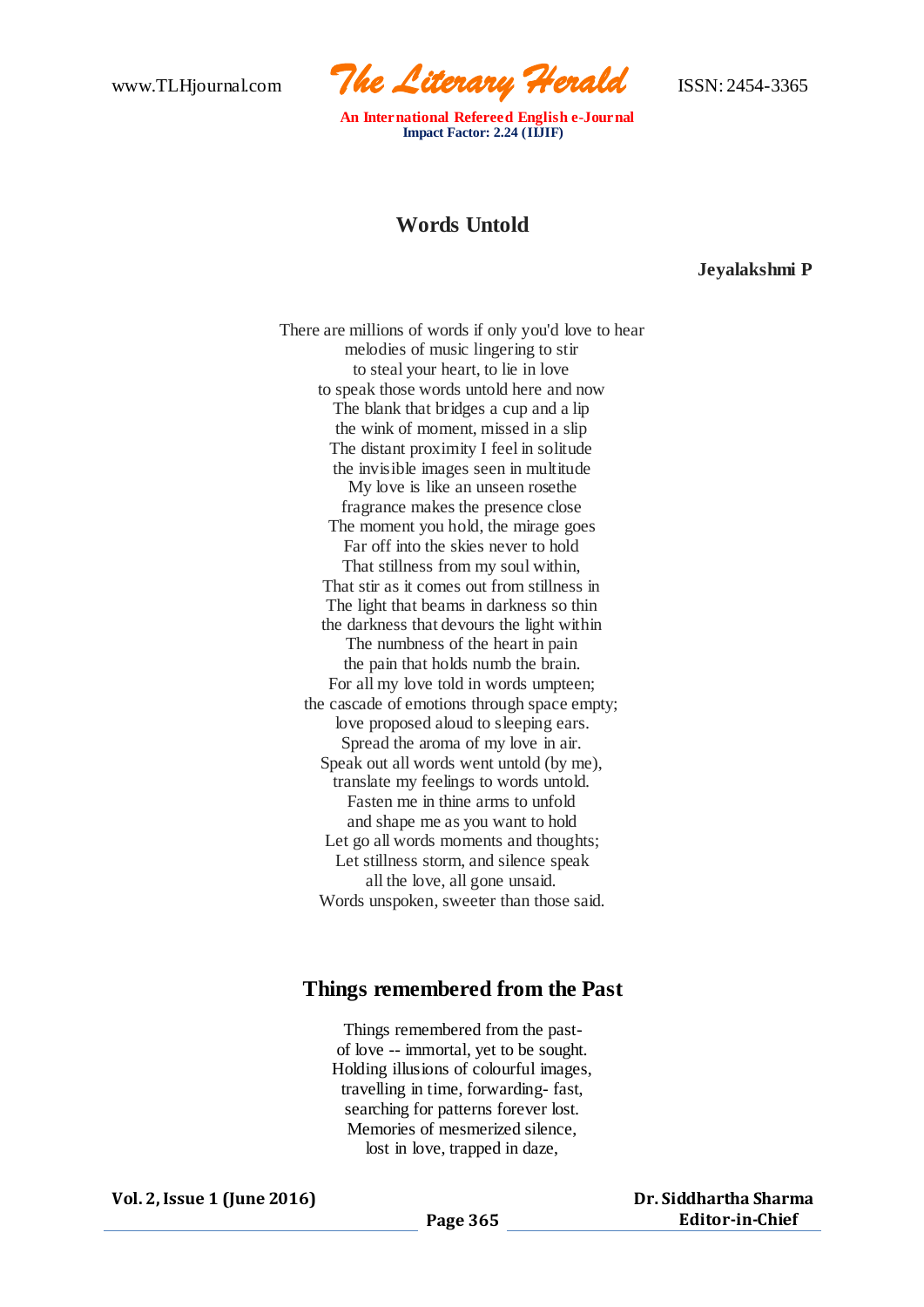www.TLHjournal.com *The Literary Herald*ISSN: 2454-3365

 **An International Refereed English e-Journal Impact Factor: 2.24 (IIJIF)**

entangled in reveries, immersed in stuporunheard melodies, unquenched smoulder. Oaths of love, in autumn's air, dispersed, Oh! I am forgotten, before (am) remembered. Past and present merged in one, to end in future never to come. Love and life are for those unborn. Once on Earth, difficile, torn and forlorn. To count on memories, histories and songs, that were never ours, but longed to belong.

## **Existential crisis**

When you were with me in close proximity I feared I may meet disastrous destructivity. You left me in the island of solitude Abandoned and orphaned and reduced to nothingness I stumbled out of time, fell out of space Lost my history and dissolved into eternity, fragmented in infinity. You had stolen just a bit of me But that was my soul, spirit and sense. You had stolen a fraction of my span I ceased living – I just 'exist' My days have become dateless And my nights sleepless Lost in a trance forever, drenched in unending quest Turning all thought into memories-I am still and immersed. Come; bring back my time, my space and my soul. Complete me, to make yourself complete For I know… all that is yours is with me All that is yours is me.

## **'Self' and 'the Other'**

Where be you on the globe so vast? We've never met, nor discussed lots. When the Moon was mine, the Sun was yours. We wait a day, a night, to exchange thoughts, across continents apart, far - off. Come, crossing boundaries of time and space to meet me in heavenly Paradise. Time and space are for those who depart. Hell and Heaven does dwell in the heart-We are one - hell in heaven, heaven in hell. Your presence makes the meaning felt.

**Vol. 2, Issue 1 (June 2016)**

**Dr. Siddhartha Sharma Editor-in-Chief**